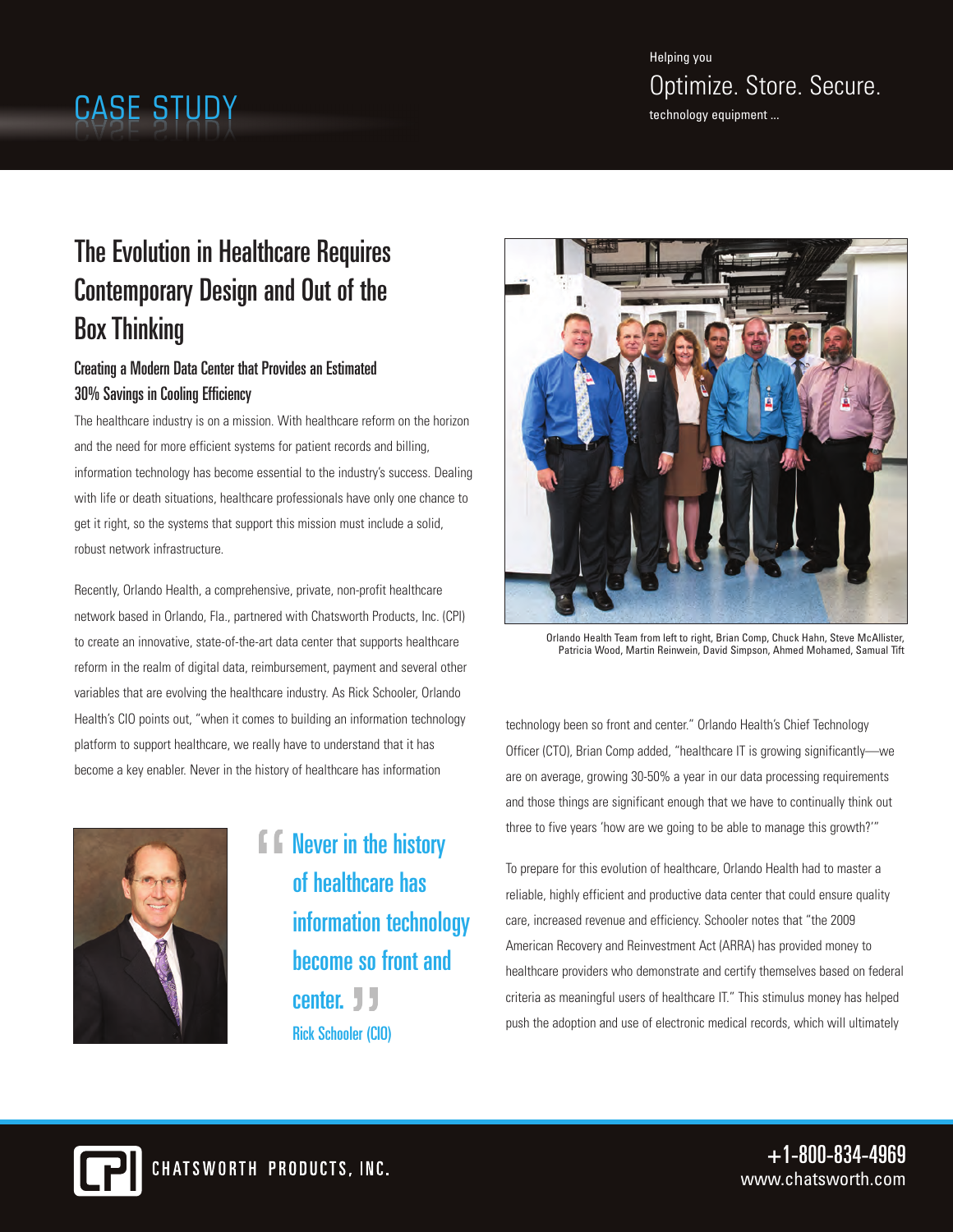

F-Series TeraFrame® Cabinets deploying CPI's Passive Cooling® Solution

**Healthcare professionals expect systems** that are reliable and perform well. An organization must have a robust network infrastructure and a stable computing environment. JJ Rick Schooler (CIO)

provide a more efficient healthcare system. Not only does the point of care become more efficient, but also the health information exchange environment.

Increasingly important is quality and clinical outcomes, adherence to bestpractice, clinical practice and the cost of care delivery throughout the healthcare continuum. Schooler notes that "it's imperative to establish health information exchange platforms that bring patient data together in a consolidated view, as well as be able to provide advanced analytics through enterprise-wide data warehousing. However, if healthcare providers don't have electronic records, automated registration, scheduling and billing systems, they won't capture the needed information. The future requires that patient and

related information be integrated across all healthcare enterprises for use at the point of care as well as for vital data mining purposes."

Healthcare IT is at the forefront of this mission, providing reliable systems that will "get all information in one spot for our healthcare system, as well as the ability to exchange information with other providers and have the resources to do really advanced analytics," said Schooler. Quite simply, the importance of a reliable data center is crucial to the expansion of the Orlando Health system, its staff and patients. "Healthcare professionals expect systems that are reliable and perform well. An organization must have a robust network infrastructure and a stable computing environment," said Schooler. In order to provide that platform and successfully evolve with healthcare reform, Orlando Health disregarded contrary beliefs on modern data center designs and partnered with CPI to transition from traditional to contemporary by creating an innovative, state-of-the-art data center that would provide the best quality care and ensure exponential growth in an ever-changing industry. Although this design transition can sometimes prove challenging, the end result is well worth the effort towards meeting the needs of today's data centers.

#### Orlando Health

Orlando Health is comprised of Orlando Regional Medical Center, Arnold Palmer Hospital for Children, Winnie Palmer Hospital for Women & Babies,



Dr. P. Phillips Hospital, South Seminole Hospital, South Lake Hospital (50 percent partnership), St. Cloud Regional Medical Center (20 percent partnership) and MD Anderson Cancer Center

Orlando – affiliate of the University of Texas MD Anderson Cancer Center in Houston, TX.

Distinguishing Orlando Health as a healthcare leader for nearly two million Central Florida residents and 4,500 international visitors annually is Orlando Health's advanced medical treatments, procedures and highly qualified staff. In addition to Orlando Health's vast patient care, they are also Central Florida's fifth largest employer with nearly 14,000 employees and more than 2,000 affiliated physicians.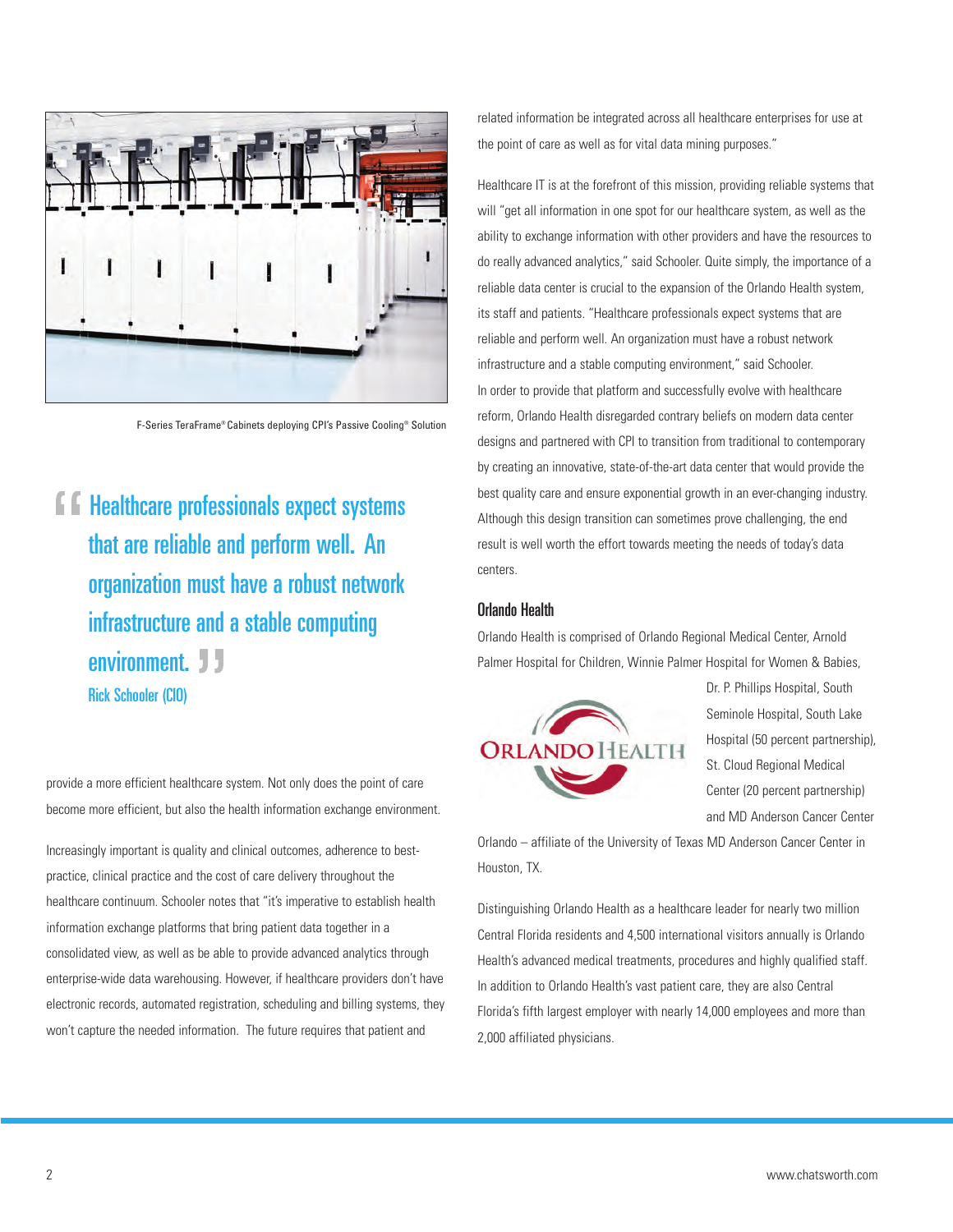### **The number one factor Orlando Health values** in their data centers is power and cooling. Chuck Hahn (Technical Services Senior Manager)

A strong commitment to serving their community is exceedingly important to Orlando Health and they are continuously researching new ways in which to invest their time, energy, and resources to provide the best possible healthcare for the Central Florida community while maintaining financial stability. One way in which Orlando Health maintains financial stability and provides the best possible healthcare to the community is through the implementation of their new, cutting-edge, energy efficient, green data center.

#### Energy Efficient, Flexible Design

Orlando Health estimated some time ago that their second data center (of two total) would eventually need more space due to the size and growth of the Orlando Health system. "In the last several years, because technology has changed so much, it has drastically changed the heating and cooling requirements within a facility. What we find on a typical rack today requires four times the power of a rack from five years ago. Surprisingly, we found that these new heating/cooling requirements were new to the engineers. That's why we put our core team together within Orlando Health who really did a lot of research and spent a lot of hours looking at other data centers. We did some site tours, and that's when we were introduced to CPI, and they became a very integral part of building out this entire facility with Orlando Health," said Patricia Wood, Technical Services Manager, Orlando Health.

About three years ago, management teams began looking for data center solutions, and according to Technical Services Senior Manager, Chuck Hahn, "the number one factor Orlando Health values in their data centers is power and cooling." Not only did Orlando Health seek to design an energy efficient data center, but also one flexible enough to be consistent with their green initiatives while maintaining financial stability.

The new data center would also need to be completely redundant with Orlando Health's original data center and support systems that have direct impact on patient care along with financial data, electronic medical records and payroll.

Through this technology, Orlando Health planned to incorporate patient financial information and medical information into corresponding portals in order to simplify processes that detract from patient care. It is through these efforts that Orlando Health continually seeks to solve important issues through technology.

Along with aiding in patient care, Orlando Health's new data center needed to adopt a sustainable, flexible design that would grow with the community and adhere to internal green initiatives. While planning the layout for their new data center, Orlando Health originally decided a traditional approach would be sufficient and consistent with their existing data center, but they quickly learned that a traditional approach in their new location would actually offer more challenges and fewer benefits than a contemporary design.

An energy efficient data center would not only be important to the productivity of the facility but also to Orlando Health's carbon footprint. Orlando Health not only lowered their overall power usage effectiveness (PUE) to reduce emissions but they also recycled materials and managed waste to minimize their impact on the environment."We needed to focus on how we could improve not just our compute environment but also reduce the total impact to the environment as a whole. We were able to reduce a considerable amount of new materials giving us large cost avoidances; some of these items were the existing dropped ceiling and cooling units. With the help of CPI, we were able to come up with a space that is not only energy efficient but also has less impact on the environment through reduced building materials and equipment," said David Simpson, Data Center Manager, Orlando Health.

**F. F. With the help of Chatsworth, we were** able to come up with a space that is not only energy efficient but also has less impact on the environment through reduced building materials and equipment. JJ David Simpson (Data Center Manager)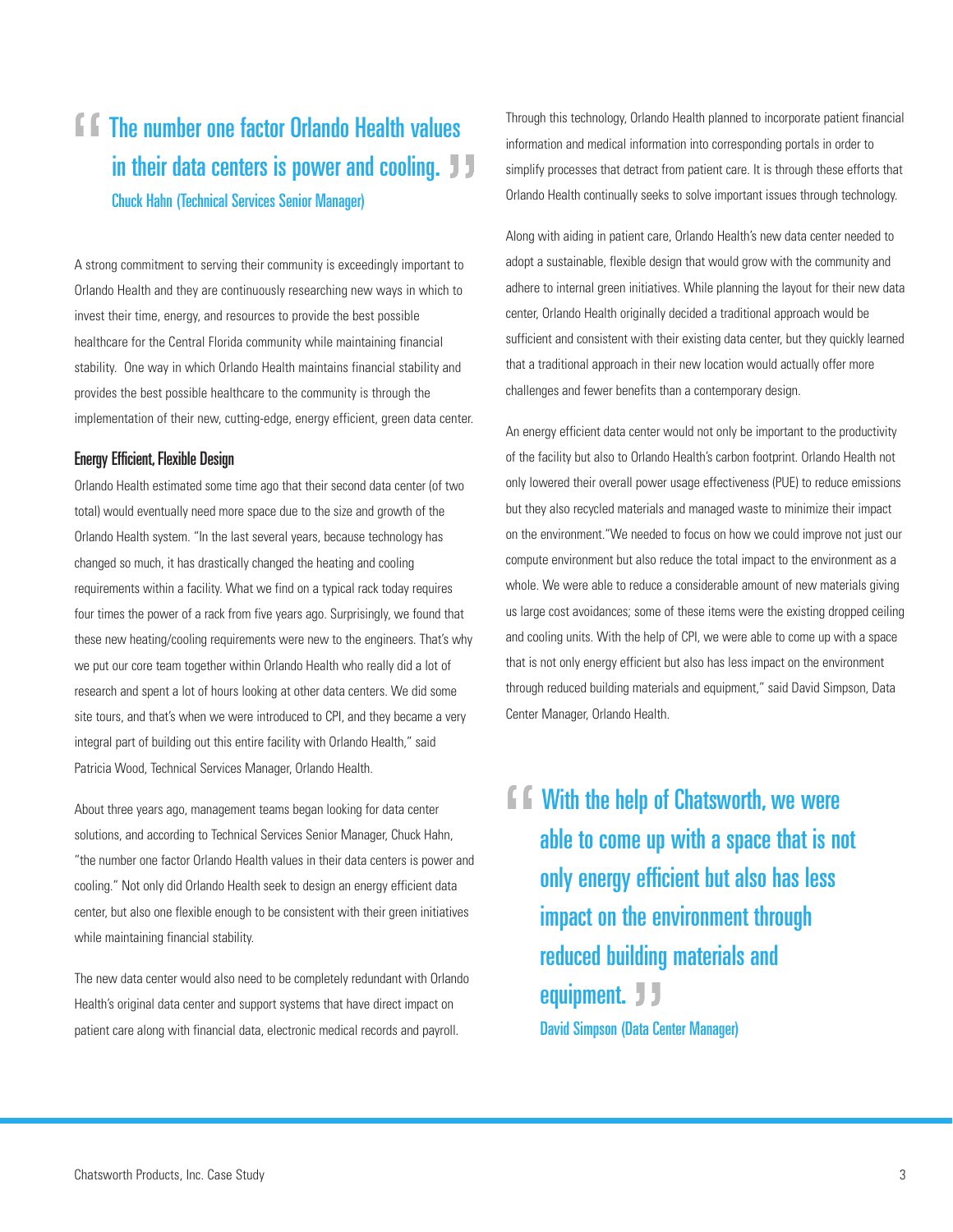

#### Planning & Implementation

During planning, Orlando Health projected that the entire data center space would be fully occupied with cabinets. After calculating the power consumption used in their original data center, Orlando Health came to the conclusion that a minimum of 16 AC units would be needed to effectively cool their new data center. Given this new location had limited roof space, it was absolutely impossible to accommodate 16 AC units.

In an effort to find effective and efficient cooling solutions, Orlando Health then met with CPI's Senior Data Center Consultant, Steven Bornfield. In order to eliminate the number of AC units required, Bornfield introduced Orlando Health to the possibilities of a modern data center equipped with CPI's Passive Cooling® Solutions, as well as overhead power and cabling versus under the floor.

To tackle the issue of cooling, Orlando Health implemented a contemporary design using CPI's TeraFrame® F-Series Cabinets equipped with Vertical Exhaust Ducts which allowed hot air to be directed out of the cabinet and into an isolated return air path above the drop ceiling. In isolating the hot return air, Orlando Health was able to make the most out of their cool source air, thus the contemporary design gained efficiency and reduced the number of total CRAC (Computer Room Air Conditioning) units used from 16 to 3.

In addition to this cooling solution, Orlando Health also removed an existing raised floor creating additional height in the space, allowing for overhead power and network cable pathways and a larger return space above the drop ceiling for hot exhaust air. This change to the flooring would have a direct, positive impact on passive cooling, which would thereby reduce the number of CRAC units needed, resulting in a layout that would accommodate more equipment than would typically fit in a traditional layout.

Furthermore, a contemporary design would also cool a higher load capacity with fewer CRAC units given the airflow restrictions seen with raised floors. Here, it's important to note that while raised floors create an air plenum, they also create restrictions in airflow, necessitating excess air to be pushed underneath the floor to overcome under-floor pressures. With a slab floor, there is less backpressure, allowing air to move more efficiently and ultimately cool more with less.

Another benefit of a contemporary slab floor is its cleanliness, which ultimately assists in making the data center more efficient. In a traditional raised floor environment, not only is air pushed from underneath the floor but also dust and other particles are transmitted into the front of systems located in the room. This causes systems to fight harder to take in air which results in poor efficiency. In Orlando Health's new data center, all of the exhaust is pushed through CRAC units, which filter dust and particles and can easily be changed without compromise to any critical systems in the data center.

#### Additional Implementation

This modern data center configuration now offered flexibility, allowing it to grow with the increased demands of the community. Because technology changes so rapidly, it's often difficult to plan the infrastructure design of data centers more than five years out, so Orlando Health agreed that a flexible infrastructure would allow the ability to control space and bring in different types of equipment without a great deal of rework; even five, ten, fifteen years from now.

Another way in which the contemporary approach provided a flexible solution to Orlando Health was through the ability to house more rows of cabinets and equipment because air conditioner needs were greatly reduced. Furthermore, cabinets could easily be serviced or replaced thanks to convenient overhead power and cabling. The innovative design also freed up floor space and provided a consistent and aesthetically pleasing atmosphere.

Further enhancing the efficiency and flexibility of the new data center is Orlando Health's addition of overhead power and cabling which resulted in full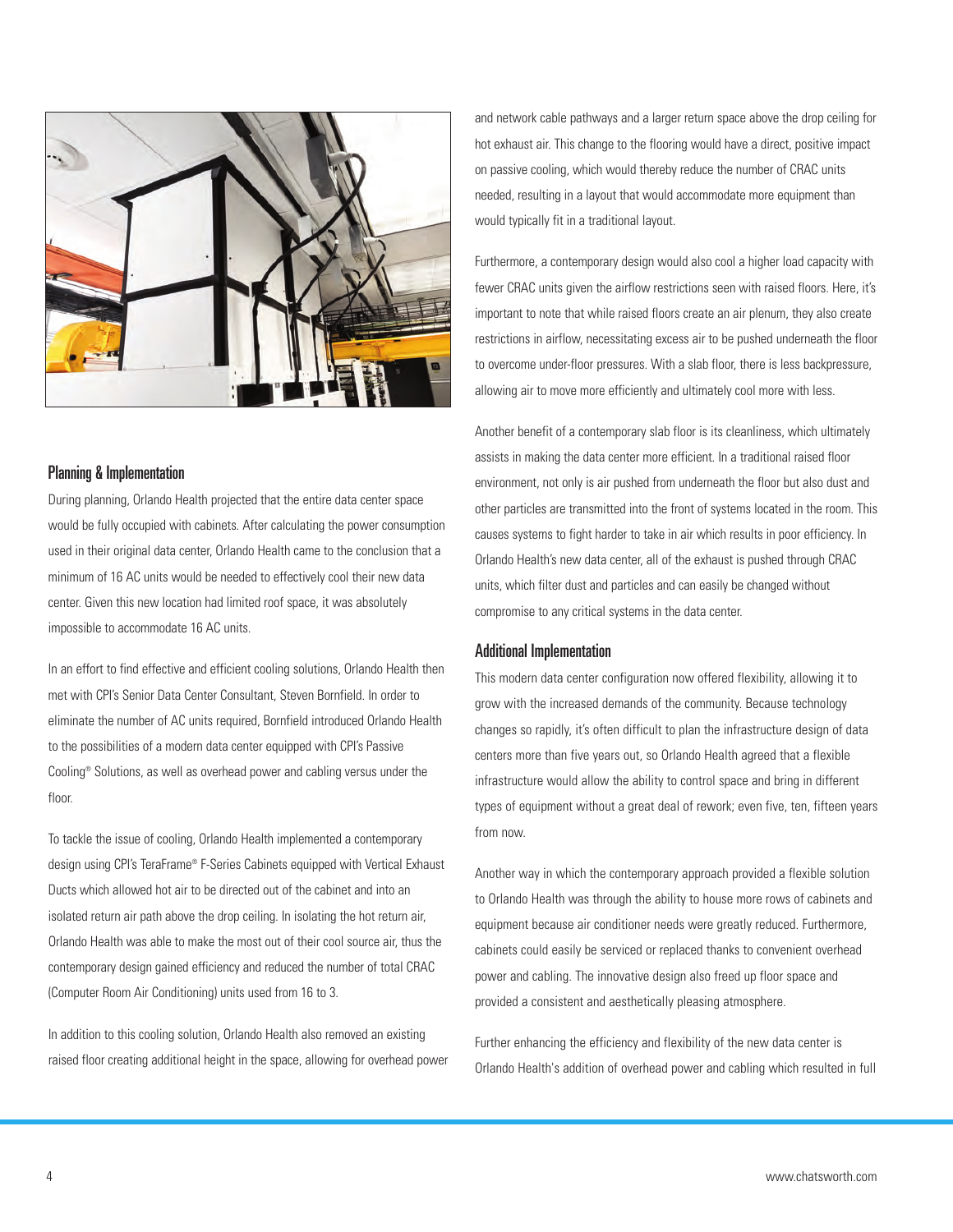**f f** We could push and pull a cabinet rather easily and if we have a change of cabinet, it's just a matter of dropping a few connections that are going into it, taking it down and pushing it out of the way, then putting another one in its place. If we have a preloaded cabinet coming in, we take one out and put that one in its place, very quickly and simply done. **J** 

### Samuel Tift (RCDD)

visibility and more flexible cable pathways. Cable trays were mounted on cabinets rather than having to anchor them to the ceiling above, allowing for convenient and easy accessibility to network and power connections. Samuel Tift, RCDD at Orlando Health explained,"we could push and pull a cabinet rather easily and if we have a change of cabinet, it's just a matter of dropping a few connections that are going into it, taking it down and pushing it out of the way, then putting another one in its place. If we have a preloaded cabinet coming in, we take one out and put that one in its place, very quickly and simply done."

Although Orlando Health initially incurred cost on the overhead power and cabling, they expect to decrease expenses in the long run because of savings in reducing equipment maintenance and eliminating re-work, excessive cleaning and numerous variables associated with the upkeep of a raised floor environment. Technical Facilities Manager, Patricia Wood points out that "over time, we will definitely save money with the overhead power."

#### Consistency & Efficiency Realized

Another goal for the new data center was to create a clean, consistent look and solve various floor space issues that result from a mix of cabinet styles and footprints. Typically, cabinets are bought from the same vendors that

provide the servers, resulting in an accumulation of multiple cabinet types over the years. This causes a lack of uniformity, unpleasing aesthetic appearance and a number of logistical problems such as how to get cabling and power in the racks at the same angles. Older style cabinets result in lost floor space from all the different shapes and layouts and "a couple inches difference could cause you to lose several feet of floor space because it makes it unusable," said Hahn, Orlando Health's Senior Manager of Technical Services. Because of these issues, Orlando Health built their new data center around one basic cabinet style that could meet all of their needs—CPI's F-Series TeraFrame® Cabinet System.

The choice to line the rows of their ultra modern data center with CPI's glacier white F-Series TeraFrame Cabinets also provided efficiency to Orlando Health. Along with the cabinet's sharp appearance, the white was chosen to provide a green solution to decrease lighting costs, resulting in energy savings. The white cabinets reflect light, allowing a smaller bulb to illuminate racks. Using the white cabinets allowed Orlando Health to use lower wattage lights while still meeting the minimum standards for lighting and made cabling and installation easier. Aside from offering efficient solutions, the white cabinets are visually unique and give the room a clean, fresh, and modern aesthetic.

The overall contemporary design greatly contributed to energy efficiency by enabling Orlando Health to reduce their estimated 16 CRAC units to a much



CPI Cabinets and Racks in Orlando Health Data Center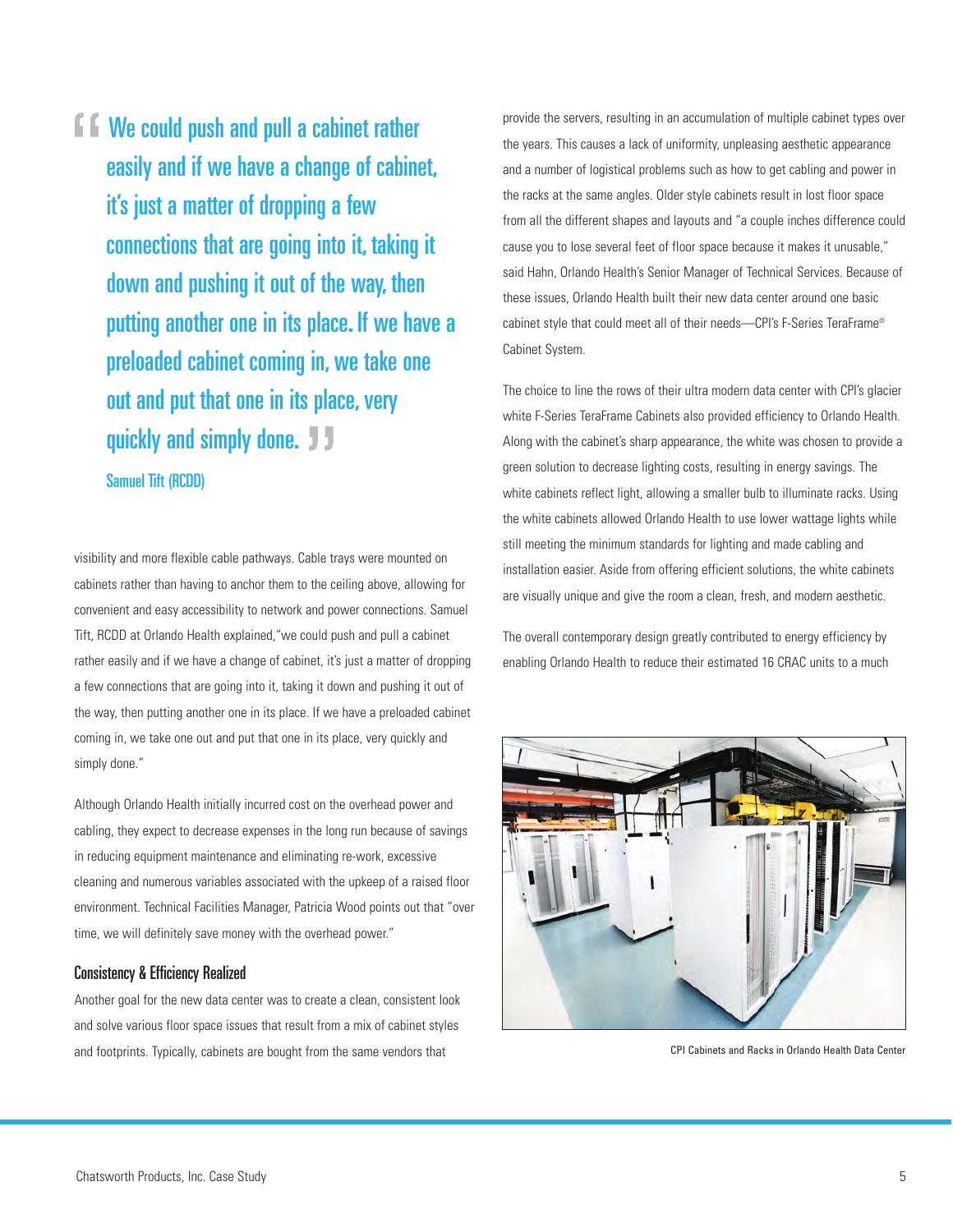**Since we've been in this facility, we've had** the same cooling capacity, twice the amount of floor space to cool and we don't have any type of heat issues at all. In fact, the temperature is staying 10 to 12 degrees cooler than what our other facility was. J J

Patricia Wood (Technical Services Manager)

less than planned number of CRAC units. "We have four [CRAC units] but we have one shut off, so we are only actively using three," said Wood. In addition to the greatly reduced number of CRAC units, Orlando Health is using less total tons of cooling in their data center than what was originally planned to cool the floor, which is below capacity, allowing for future growth and sustainability.

To further enhance the contemporary design of this state-of-the-art data center, CPI customized an air box for side breathing switches specifically for Orlando Health. "We did participate in developing an airflow box specifically for the Cisco Catalyst 3750-E Series Switch, which had not previously existed. We were able to provide input into the design considerations for that



Provide efficiency and an aesthetically pleasing appearance.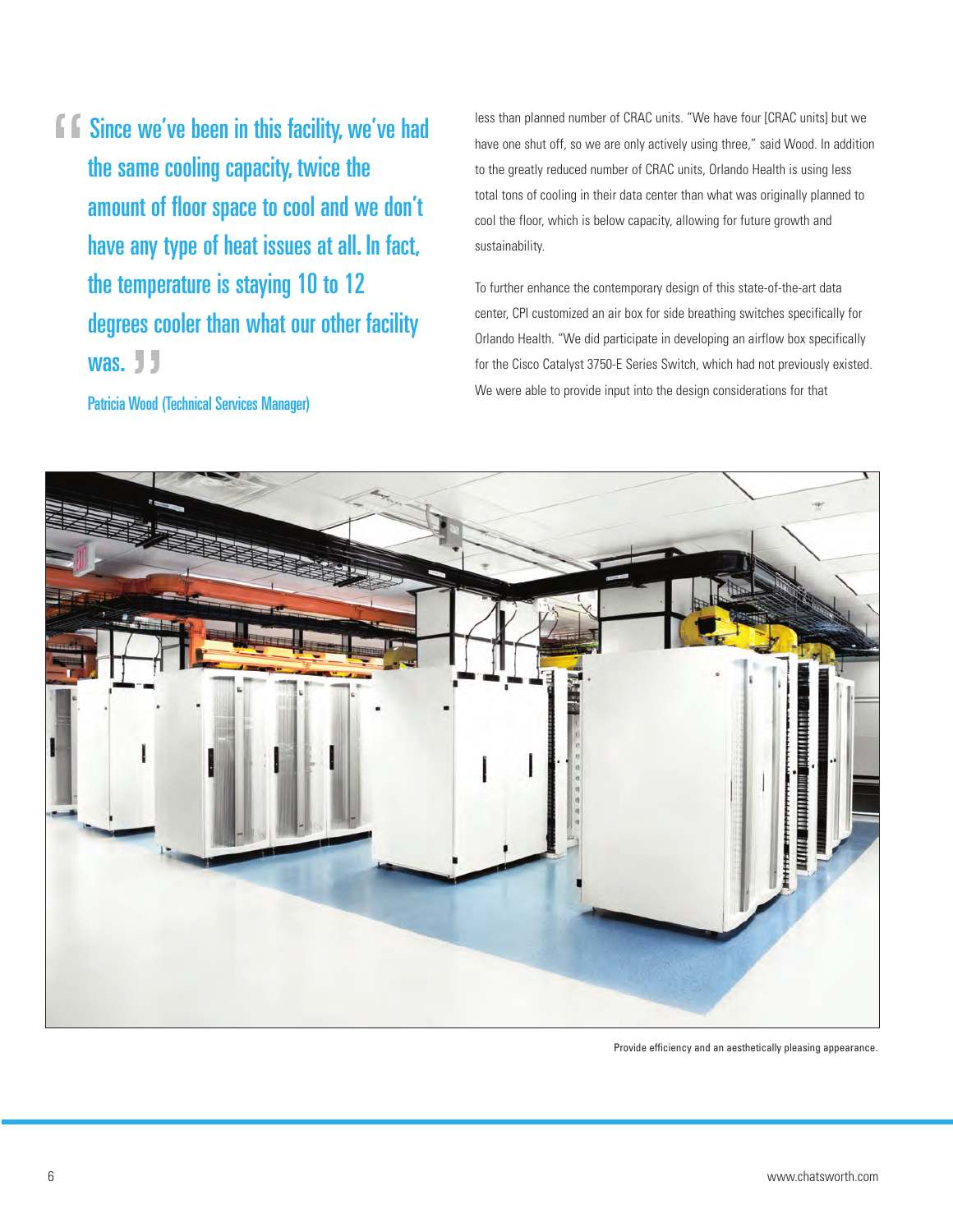

CPI Custom Air Box designed specifically for switches that require side airflow

component, along with Chatsworth providing guidance into how it's going to help with airflow and making sure we had all of our bases covered to really get the most use out of that component," said Steve McAllister, Senior Network Administrator. The air box would ultimately provide an additional flexible and energy efficient solution for the overall design of the data center. Orlando Health decided it would allow for quicker access, greater flexibility and overall practicality to include switches in the same cabinets as the servers. Although the decision solved several networking issues, it created airflow issues that increased the heat load within the cabinet, making it necessary to custom design an air box which would allow cool air to circulate around switches within the cabinet. "It is beneficial for switches to be in the same racks as the servers because it keeps the large number of physical connections isolated to a single rack reducing the amount of cabling going outside of the rack," explained McAllister. This solution provided simple cable management and an ease of moving equipment and cabling around resulting in open flexibility between racks.

"Another important issue is support. We can respond very fast when we know which cabinets aren't having any issues, making it easy and quick to identify which cabinet is problematic, without risking cabling," added Ahmed Mohamed, Technical Services Manager, Orlando Health. Orlando Health has not worked with any other manufacturers aside from Chatsworth Products, Inc. that would customize a piece for them. "I think what separates Chatsworth from most other manufacturers is they can engineer it, design it, build it," said McAllister.

The flexibility, energy efficiency, and customization of Orlando Health's contemporary data center proved to be well worth the journey in the end. "Since we've been in this facility, we've had the same cooling capacity, twice the amount of floor space to cool and we don't have any type of heat issues at all. In fact, the temperature is staying 10 to 12 degrees cooler than what our other facility was," said Wood. Based on computer simulation modeling, the less traditional approach "should save an estimated 30 percent in cooling efficiency" according to Senior Manager, Technical Services, Chuck Hahn. "If given the opportunity to start with a whole fresh room then we would deploy this same design again."

 $\blacksquare$   $\blacksquare$  If given the opportunity to start with a whole fresh room then we would deploy this same design again. JJ Chuck Hahn (Senior Manager, Technical Services)

Orlando Health was pleased with the products, services offered and their partnership with CPI's Senior Consultant, Steven Bornfield, and expressed interest in working together again on future projects. "Chatsworth was very accommodating in helping us engineer the solution for the data center based on our needs. Everything from designing the air box for the types of switches that we were using, creating the chimney solution to duct hot air out so that we could reduce the number of AC units that were required to cool the data center, to the innovative and efficient white cabinets were all options put on the table by Chatsworth and we were able to develop solutions with them," said McAllister. Comp adds, "I think this design and what CPI and Orlando Health put together, really positions us well for the future."